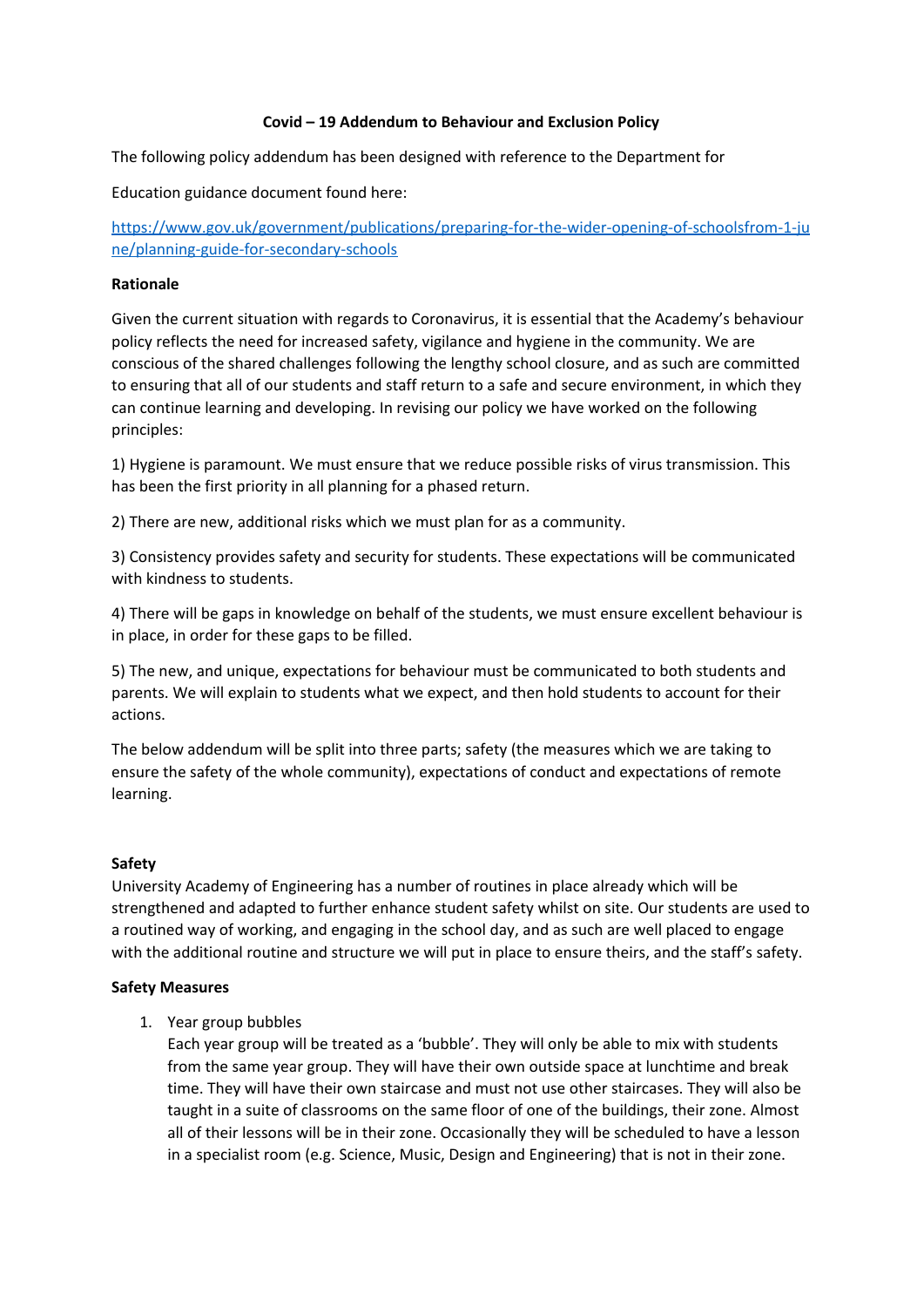However, we will not be able to provide as many practical lessons in specialist rooms as they have been used to.

When moving between lessons in their zone, and during break and lunchtimes, students should try to maintain a distance of at least a metre between themselves and other students. The teachers will move between the zones to teach their lessons, so the students will still have specialist teachers for all of their subjects. Students should try not to touch staff. Because the staff are going to be working with several year groups they will be socially distancing from the students in lessons and around the school.

## 2. Books, equipment and marking

We will be reissuing all the students with a different locker that will be in their zone. They should keep all of their books and equipment either in their school bag or their locker. Teachers will not be allowed to touch the students' books. This will mean that much of the work is done using chromebooks through Google Classrooms. This is where their work will be marked. Students will not be able to borrow equipment from each other or from the teacher. Please make sure they have a pencil case containing 2 black or blue pens, a pencil, a ruler, a rubber and a calculator every day.

3. Masks

All students should bring a reusable face mask with them to school. When they arrive in school this should be placed in a resealable plastic bag. Students will not be required to wear masks when they are in their year group zones. This includes during lessons, moving between most lessons, at break time or at lunchtime. Some students may wish to wear a mask in their lessons and in the corridors within their zone. We will allow them to do this if they want to, but it is not required. However, there will be occasions where they will need to leave their year group zone, such as moving to be taught in a specialist room (e.g the music room). They will need to wear their mask when they are not in their year group zone.

## 4. Handwashing and hand gel.

Each year group has their own set of toilets and sinks for handwashing. We will also be making anti bacterial hand gel available for students to use in every classroom. Students may wish to bring their own hand gel with them, but this is not required.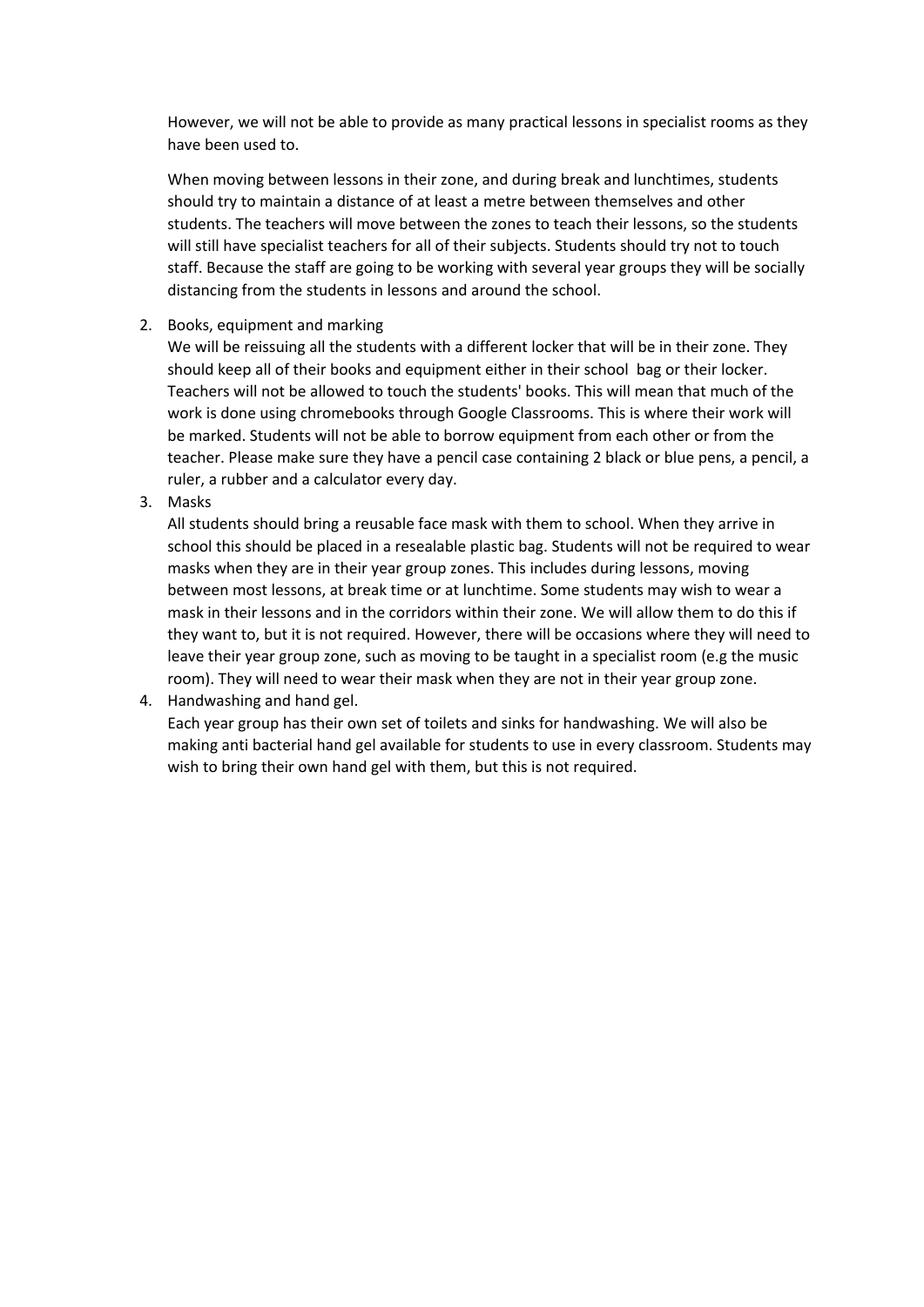## **Expectations of Conduct**

## Hygienic Behaviour:

We will explain to the students what hygienic behaviour is, and then expect the following from them.

- Not to come to school if they display any symptoms of Coronavirus, following the latest guidance from the Government and ensuring that when safe, they access a test for Coronavirus.
- To come to school with tissues and where possible hand sanitiser.
- To put used tissues in their pockets until they pass a bin.
- To wash hands, for at least twenty seconds often.
- To follow good coughing etiquette, coughing into their elbow if coughing is necessary.

Any deliberate non – hygienic behaviour will be treated with the utmost severity. Unhygienic behaviour may include, but is not limited to:

- Spitting
- Fake coughing
- Throwing tissues on the floor.
- Purposefully going against social distancing guidelines.
- Chewing gum.
- Deliberately touching other people's belongings.
- Any act which may increase the chances of transmission of the virus.

Any behaviour which may increase the likelihood of virus transmission, may result in students being sent home and excluded. Any instances of behaviour identified as deliberate unhygienic behaviour will be logged on a central record in the same way as incidences of bullying.

As with all actions the academy will make decisions based on the balance of probability. Please see the academy behaviour policy for an extensive explanation of this.

# **Engagement in Class**

At UAE we have always recognised the importance of providing a classroom environment conducive to learning. There will be gaps in knowledge and on behalf of the students, we must ensure excellent engagement is in place, in order for these gaps to be filled. To enhance this, we will continue to implement and follow a model that reinforces the key message that lessons are for learning. We do not tolerate any behaviours that inhibit learning, based on the premise that in lessons all students are expected to be engaged in their learning. Our parents will be reassured that we will continuously work to ensure that their child will continue to be taught in classrooms free of disruption to learning.

# **Students who fail to meet the engagement expectations will:**

Have their name logged on our new online traffic light system which indicates by way of a formal warning (orange) and the member of staff leading the lesson will inform the student, clearly stating what the warning is for.

The student will receive a second warning (yellow) if again, they fail to meet the member of staff's expectations during the lesson.

The third time during a lesson that a student fails to meet these expectations they will be parked. The teacher records this on Trackit Lights (red) and the student is sent to the parking room.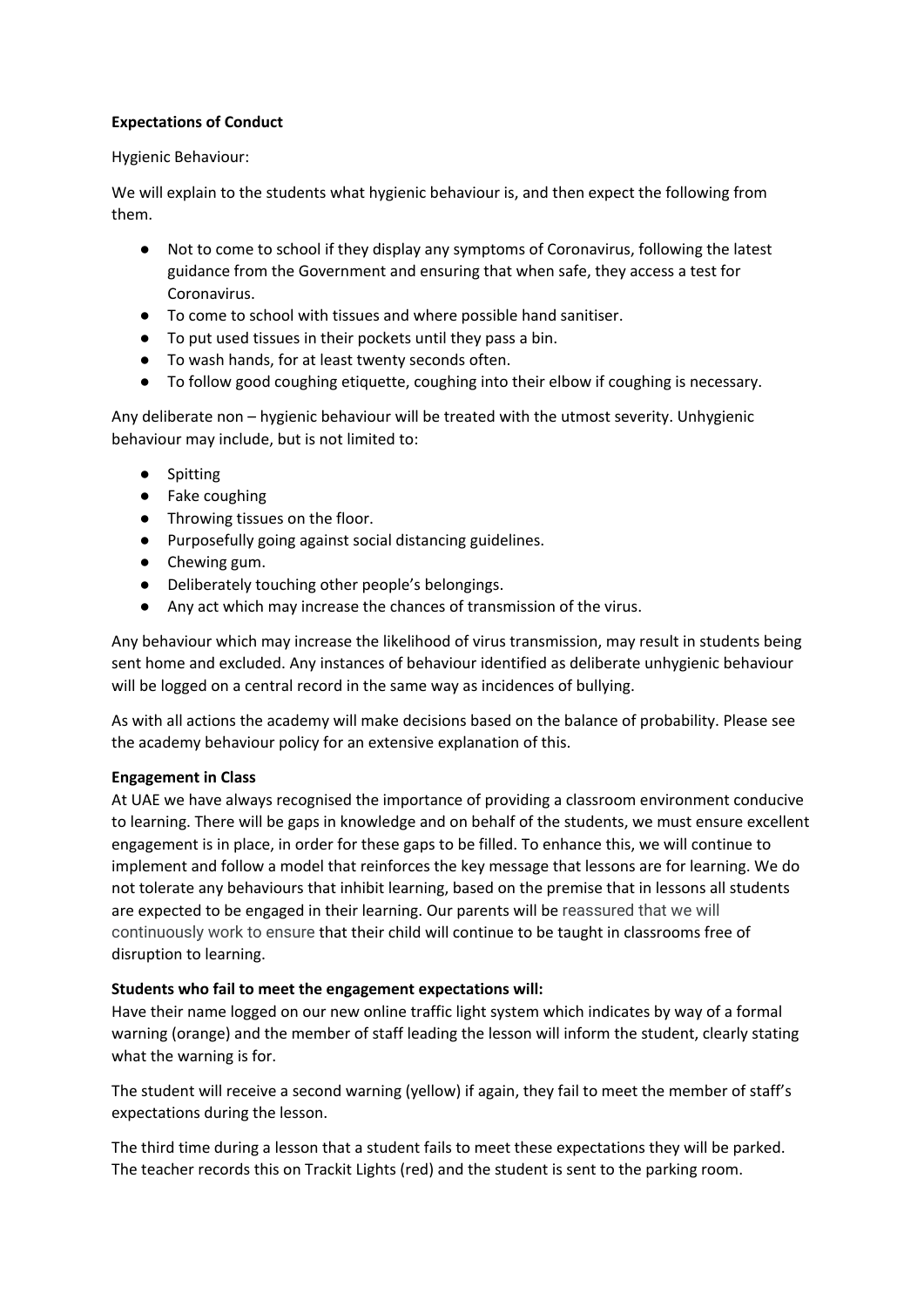#### **Rewards**

P1, 2,3s will continue to be awarded in class for positive behaviour. These are issued using our Trackit Lights system using the GREEN traffic light tab .To further enhance this system at the end of every term the students with the most P3s can participate in the community rewards week. Students will have the opportunity to gain a P1, worth 1 point, P2, worth 2 point P3, worth 3 points and a P4 postcard which is worth 4 points. Trackit Lights certificates will automatically generate once students reach a certain amount of positive points. Weekly updates of positive and negative totals are shared with our schools community during form time and assemblies.

## **Social Distancing**

The academy will set clear guidelines on social distancing, and will share these with students and parents. These may involve any updates which will be communicated. They will be communicated via email. Currently we expect the following of all students:

- Remain in their year group bubbles, unless instructed otherwise.
- Wear a face mask in communal areas and whilst walking through other year group zones.
- To stay within 2m distance of everyone else who is not in their bubble.
- To sit in an allocated seat.
- To follow the one way system
- All students use their own equipment and do not share equipment.
- Where students are on site during social times, they will remain socially distant
- To be polite and respectful, making space for others inside and outside the building.
- To not use public transport where it can be avoided, and not to congregate in groups outside of the academy.

## **Entry to the Building**

Students will enter using their designated year group entrance at their arrival time and make their way straight to their first lesson using the routes given to them during their induction assembly.

## **Uniform and Equipment**

Students must attend in full school uniform except on days when they have PE. As changing rooms cannot be used, on these days they should wear their PE kit either on its own or under the PE tracksuit or uniform.

All students must come with their full equipment, equipment cannot be lent to students by the academy or other students.

Students should all carry a water bottle with them. They will not be allowed to use the water fountains. They will be able to fill their water bottles from jugs of water at break time and lunch time.

## **Remote Learning**

Whilst the academy will implement the above measures to ensure the safety of students on site, it is important to recognise that at some point students may have to return to online learning where they will complete their learning from home. As such we have outlined our expectations as the following: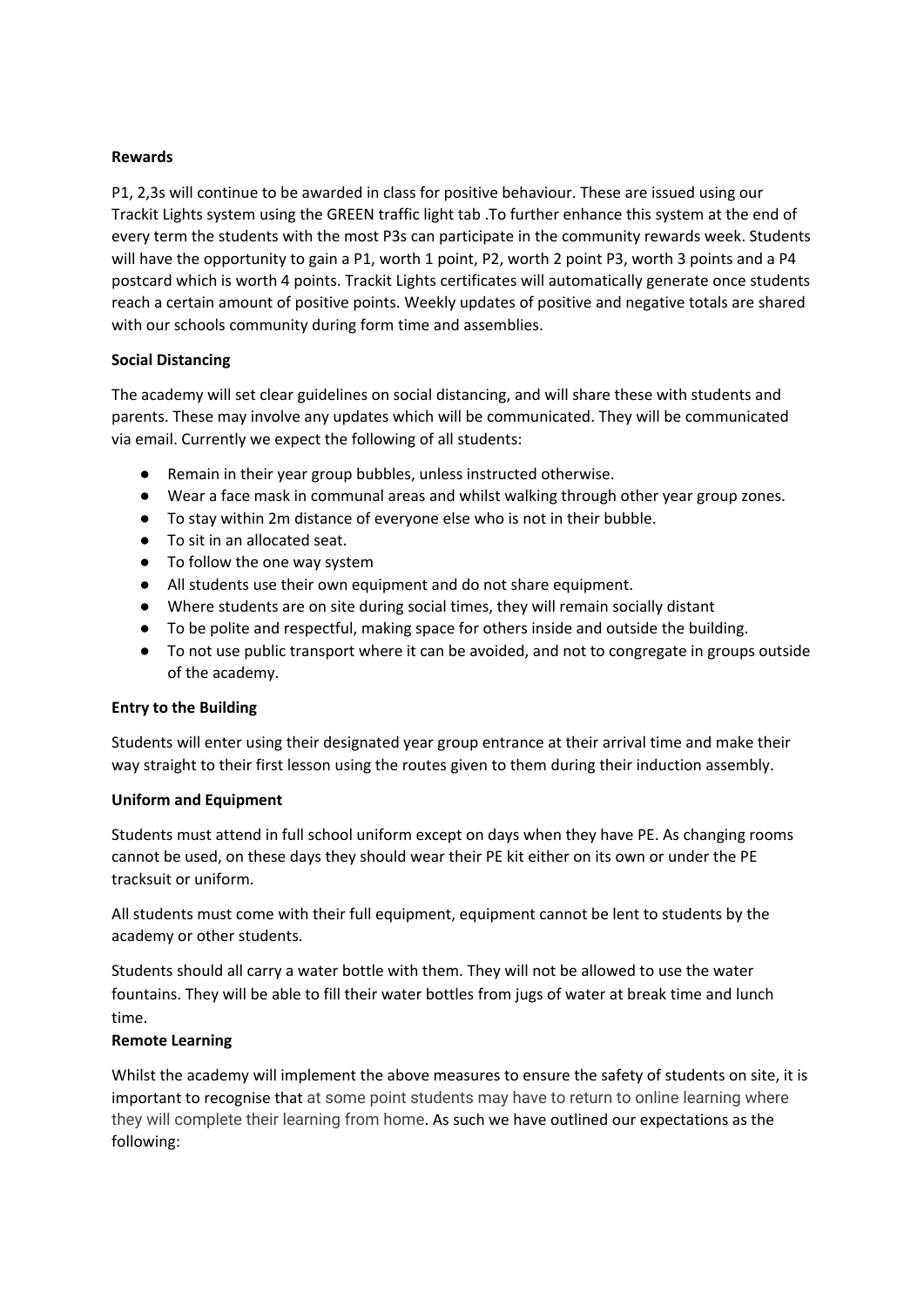All students working remotely will:

- Engage with the resources prepared for them by the academy. This will involve the same level of effort as is expected of them in school.
- Ask questions of their tutor during weekly pastoral calls, or of their teachers via email when stuck.
- Engage fully in live lessons.
- Follow the weekly remote learning timetable.
- Be considerate of family members who are working at home, and talk to their tutor about any challenges in accessing technology.
- Read regularly.
- Keep a record of their personal development and welfare whilst school is closed.

## **New Exclusions Guidance**

On Friday 29 May 2020, the government published statutory guidance on changes to the exclusion process during the coronavirus outbreak. Whilst Exclusion from maintained schools, academies and pupil referral units in England 2017 remains the key statutory document for schools, the DfE have issued interim guidance during the coronavirus outbreak.

The Government's new guidance on exclusions can be found here:

[https://www.gov.uk/government/publications/school-exclusion/changes-to-the-school-exclusion-pr](https://www.gov.uk/government/publications/school-exclusion/changes-to-the-school-exclusion-process-during-the-coronavirus-outbreak) [ocess-during-the-coronavirus-outbreak](https://www.gov.uk/government/publications/school-exclusion/changes-to-the-school-exclusion-process-during-the-coronavirus-outbreak)

This section summarises the key changes in the new guidance and what adaptations we will make in response. This addendum should be read alongside the general Exclusions on our Behaviour Policy

## **Summary of changes**

The new guidance applies to all exclusions from August 2020 (inclusive) and has two key areas;

- Timeframes for governor review panels and Independent Review Panels (IRPs) have been extended.
- Remote panels may be convened via telephone or video conference if reasonably practicable and with a set of conditions that must be met.

All other arrangements and procedures under the existing statutory guidance and UAEs Exclusions policy continue to apply.

Note: Exclusions that occurred prior to 1st June 2020 and have not yet been to panel should be prioritised and completed as soon as reasonably possible.

## **Extended time frames**

Statutory timeframes for panel review meetings and parent applications for an IRP have been extended in response to the exceptional circumstances that schools are now operating under due to the coronavirus pandemic. Whilst the guidance does specify new timeframes, see table below, it also notes that if they cannot be met then the meeting should happen as soon as 'reasonably practicable' to do so.

Schools should make every effort to meet the new timeframes and accommodate parental engagement in the exclusions process wherever possible, although staff, students and parent safety remains paramount.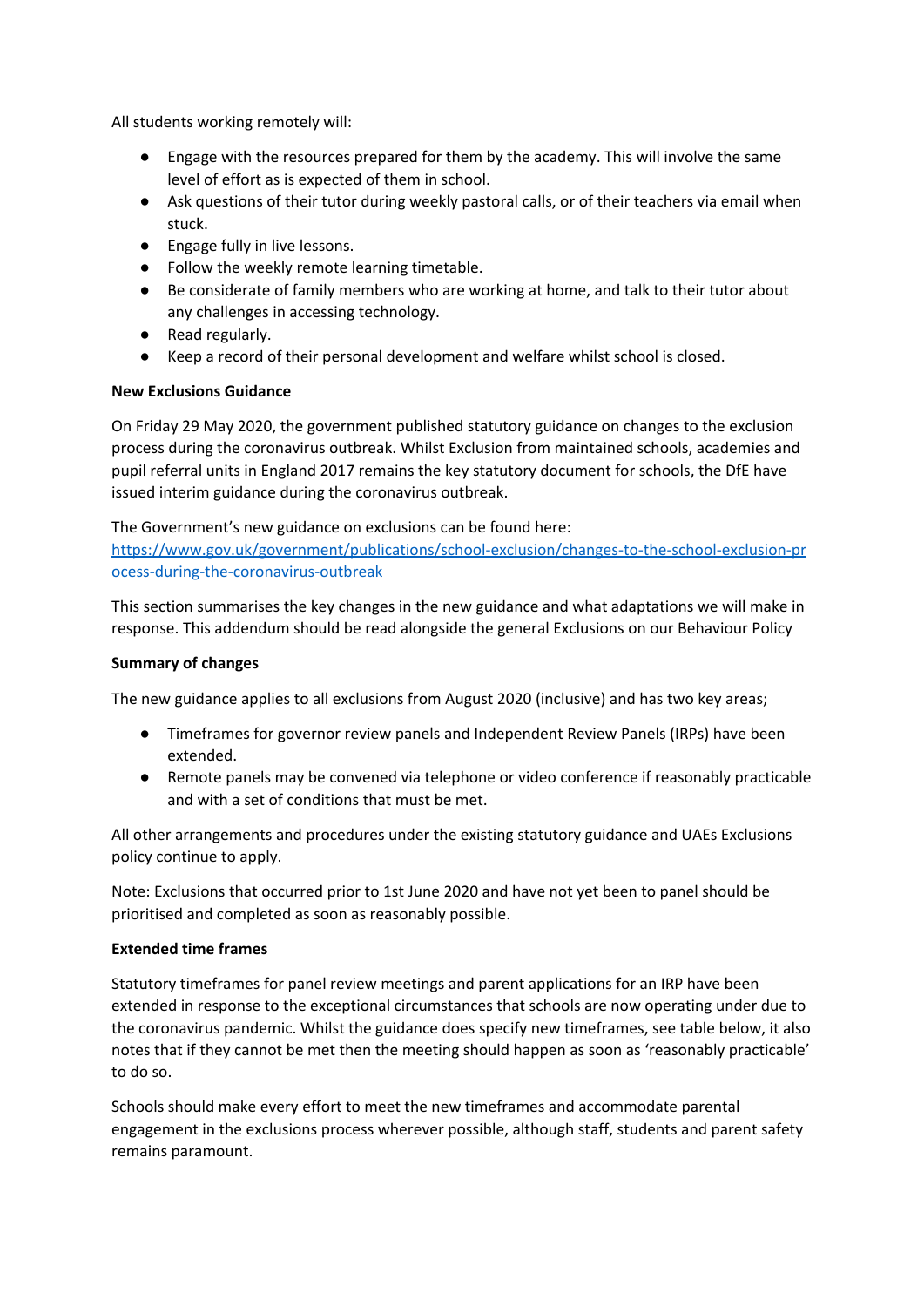| Type of panel/deadline                            | <b>Standard</b><br>timeframe from<br>date of exclusion | <b>New guidance</b><br>$(\text{until } 24^{\text{th}}$ Sep) |
|---------------------------------------------------|--------------------------------------------------------|-------------------------------------------------------------|
| PEX and 15+FTE governor review panel              | 15 school days                                         | 25 school days                                              |
| 6 to 15-day FTE governor review panel             | 50 school days                                         | 60 school days                                              |
| Application for IRP following a governor<br>panel | 15 school days                                         | 25 school days*                                             |
| <b>Independent Review Panel</b>                   | 15 school days                                         | 25 school days                                              |

\*Schools must wait 25 school days from the date the panel decision was communicated to parents before removing the pupil from the school roll.

## **Remote panels**

Exclusion Panels and IRPs can be convened by telephone or video conference under the new guidance, providing the following key conditions are met;

- $\bullet$  all participants agree to holding the panel meeting remotely\*
- all participants have access to the relevant technology necessary and will be able to fully engage and participate through this medium
- all participants are able to express their views and fulfil their functions
- the meeting will be fair and transparent via remote access.

\*If a parent/carer requests or agrees to a remote panel, the other attendees should agree to go ahead if possible. If the Principal does not wish to go ahead they should discuss the reasons with their Regional Director and/or Director of Governance.

If these conditions cannot be met through a remote panel then it should be deferred until a later date when the panel can physically meet, or the remote panel conditions can be met.

In addition to these key conditions, the guidance sets out some requirements for schools to adhere to when arranging a remote panel meeting.

- I. Schools must fulfil their duties under equality legislations, particularly with regards to fair and equal participation from those with EAL, disabilities etc.
- II. Schools must make it clear to parents what form of technology is being used (e.g. Zoom) and that they do not have to agree to a remote meeting if they do not want to.
- III. Parents must be made aware that if they do not agree to a remote panel the timeframe for the meeting will most likely be delayed.
- IV. If a remote meeting starts but for some reason cannot proceed (e.g. loss of connection) then the meeting must be deferred.
- V. Written representation may be considered as part of the meeting but an entirely written 'meeting' is not lawful.
- VI. Schools may consider holding a blend of remote and physical meeting, providing it meets government guidelines on safety and social distancing and that the four key conditions outlined above are met, see section 2.4 below.